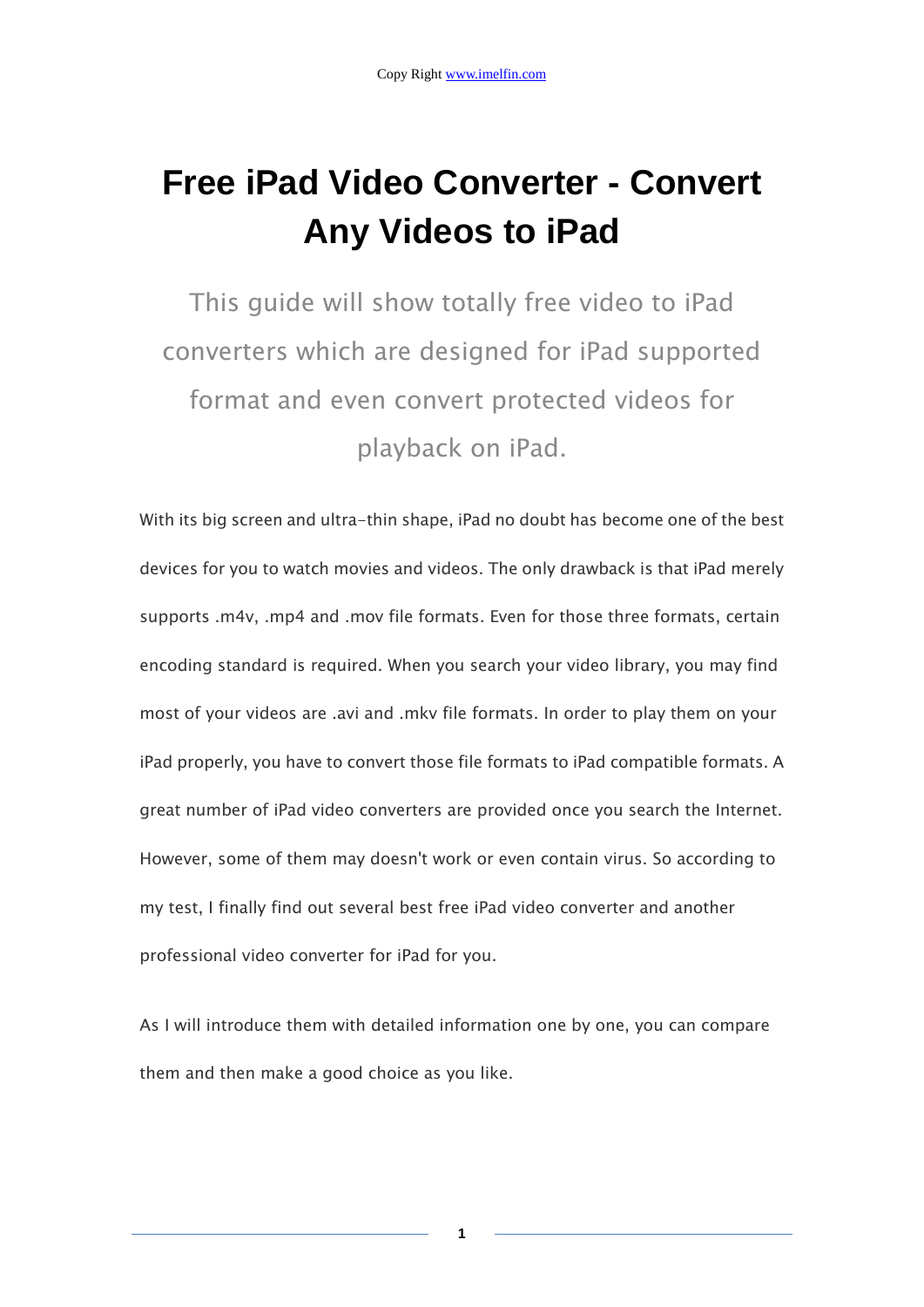# Free iPad video converter

## 1. Free Video to iPad Converter (Window)



This tool supports Windows 8, 7, Vista, XP SP3. With the clean interface, you can easily figure out how to use it. Simply click "Add files" icon to import your video files. What I favor about this tool is that you can choose a specific iPad device, like iPad 4, iPad 3 as the output format. Then just click "Convert" button to convert your files to iPad compatible format. Apart from setting a specific iPad device as the output format, you can also custom your output name and preset the output folder, video codec, frame rate, bitrate,width and height by hitting "Preset Editor" button as I have marked out.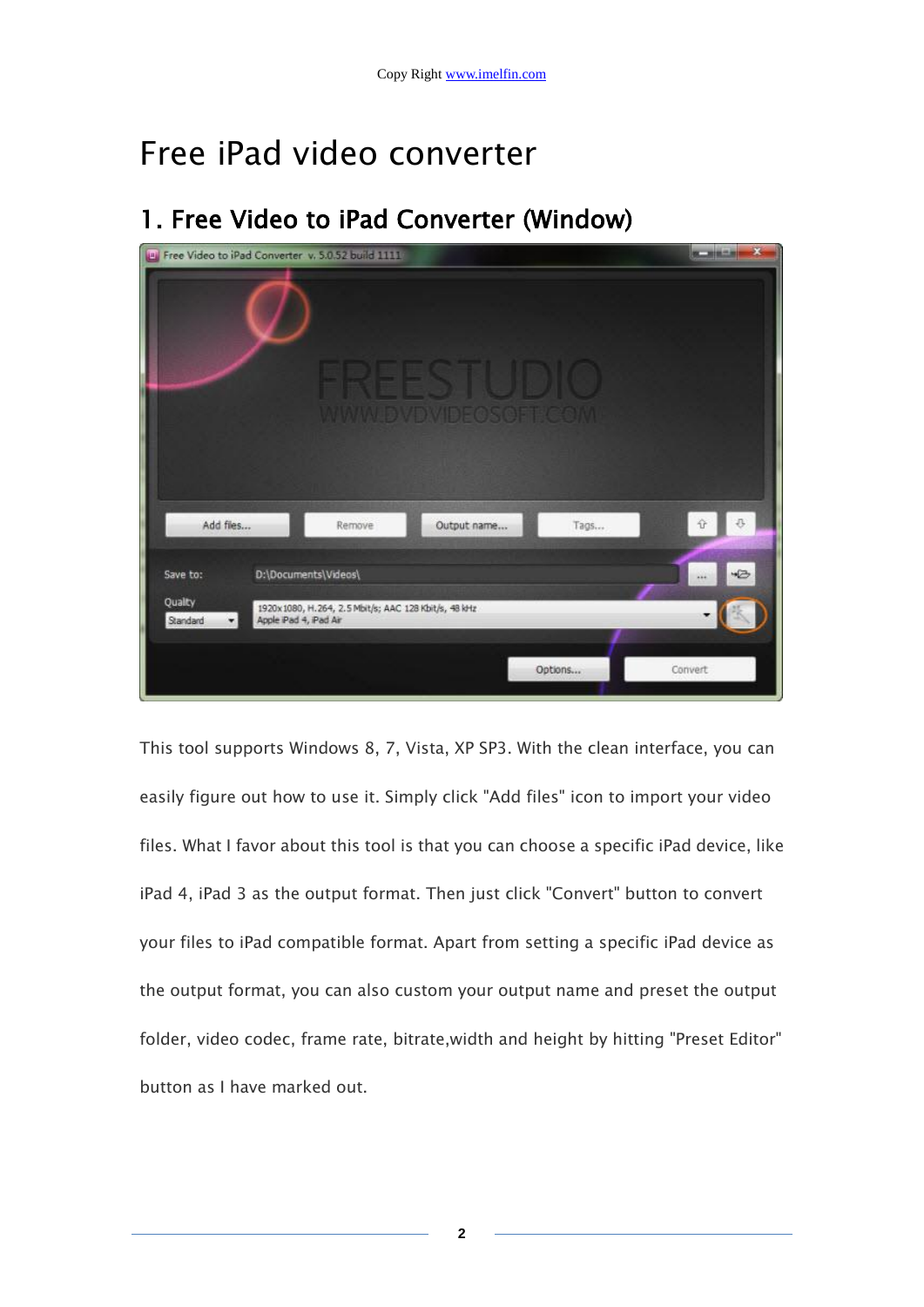Though it performs as a good video to iPad converter, it bundle links to other

websites and several third-party apps during the installation process. So be

careful to install just what you want.

Available through this

website: [http://www.dvdvideosoft.com/products/dvd/Free-Video-to-iPad-Conv](http://www.dvdvideosoft.com/products/dvd/Free-Video-to-iPad-Converter.htm)

[erter.htm](http://www.dvdvideosoft.com/products/dvd/Free-Video-to-iPad-Converter.htm)

## 2. MediaCoder (Window)

|                                                                                                                                                                    |                              |                                            |                          |                            | <b>Output Folder</b> |                                                                 |      |
|--------------------------------------------------------------------------------------------------------------------------------------------------------------------|------------------------------|--------------------------------------------|--------------------------|----------------------------|----------------------|-----------------------------------------------------------------|------|
| <b>ADD</b><br>DELETE<br>EMPT                                                                                                                                       | <b>INFO</b><br>PLAY          | WIZARD<br>EXTEND                           | PAUSE<br><b>SETTINGS</b> | <b>START</b>               |                      | <original folder=""></original>                                 | Open |
| Name                                                                                                                                                               | Size                         | Duration<br>State                          | Speed<br>Type            |                            |                      | Properties                                                      |      |
| Family vs. Money.m4v                                                                                                                                               | 70 MB                        | 06:54<br>Ready                             |                          | MPEG-4 Video               |                      | Family vs. Money.m4v<br>Container: MPEG-4<br>Bitrate: 1423 Kbps |      |
| $\epsilon$                                                                                                                                                         | 批                            |                                            |                          |                            | s.                   | Duration: 414.4 secs                                            |      |
| Current Task:                                                                                                                                                      |                              |                                            |                          |                            |                      | Task Mode                                                       |      |
| Total Tasks:                                                                                                                                                       |                              |                                            |                          |                            |                      | Normal                                                          |      |
| Tasking Video                                                                                                                                                      |                              | Audio Container Picture Sound Time Sub 1 P |                          | Summary x264 CUDA Intel JM |                      | FFmpt 4   ><br><b>XviD</b><br><b>VPX</b>                        |      |
|                                                                                                                                                                    |                              |                                            |                          |                            |                      |                                                                 |      |
|                                                                                                                                                                    |                              |                                            |                          |                            |                      |                                                                 |      |
| $\triangledown$ Enabled<br>ID: 0                                                                                                                                   | ٠                            | Auto Bitrate<br>$C$ Birate Ratio           |                          | <b>Preset</b>              |                      | Add                                                             |      |
| 1000<br>Video Bitrate<br>$\ddot{}$                                                                                                                                 | $\blacktriangleright$ Kbps   | C Outnit fize                              |                          | ۰                          |                      | Motion Estimation                                               |      |
|                                                                                                                                                                    |                              |                                            |                          | B-Frames 0                 |                      | epzs<br>۰                                                       |      |
| Average Bitrate<br>Rate Mode                                                                                                                                       | $\bullet$                    | Multi-Pass CRF                             | GOP.                     | o<br>٠                     |                      | Range                                                           |      |
| MPEG4<br>Format                                                                                                                                                    | $\bullet$                    | Copy Video                                 |                          | 8<br>Subpixel<br>٠         |                      | 16                                                              |      |
| Encoder<br><b>FFmpeg</b>                                                                                                                                           | $\mathcal{M}$                | $\nabla$ Auto $\Box$ GPU                   |                          | Extra Options              |                      |                                                                 |      |
| Source<br>MEncoder                                                                                                                                                 | $\sim$                       | Auto   System                              |                          |                            |                      | Advanced                                                        |      |
|                                                                                                                                                                    |                              |                                            |                          |                            |                      |                                                                 |      |
|                                                                                                                                                                    |                              | Forum                                      |                          |                            |                      | <b>D</b> Refresh * Donate                                       |      |
| Latest News<br>[11-11] MediaCoder 0.8.33 released with tweak-up for H.265/HEVC encoding                                                                            | Recent Updates Products Blog |                                            |                          |                            |                      |                                                                 |      |
| [02-12] Learn about H. 265 encoding with MediaCoder<br>[02-10] Join the "MediaCoder Fans" Facebook group and involve in the beta testing of the new H.265 encoding |                              |                                            |                          |                            |                      |                                                                 | U    |

From the interface you can see this one provides various functions and features. If your video conversion needs are complex, then this one will be your choice. Apart from converting video formats, it also allows you to download streaming videos,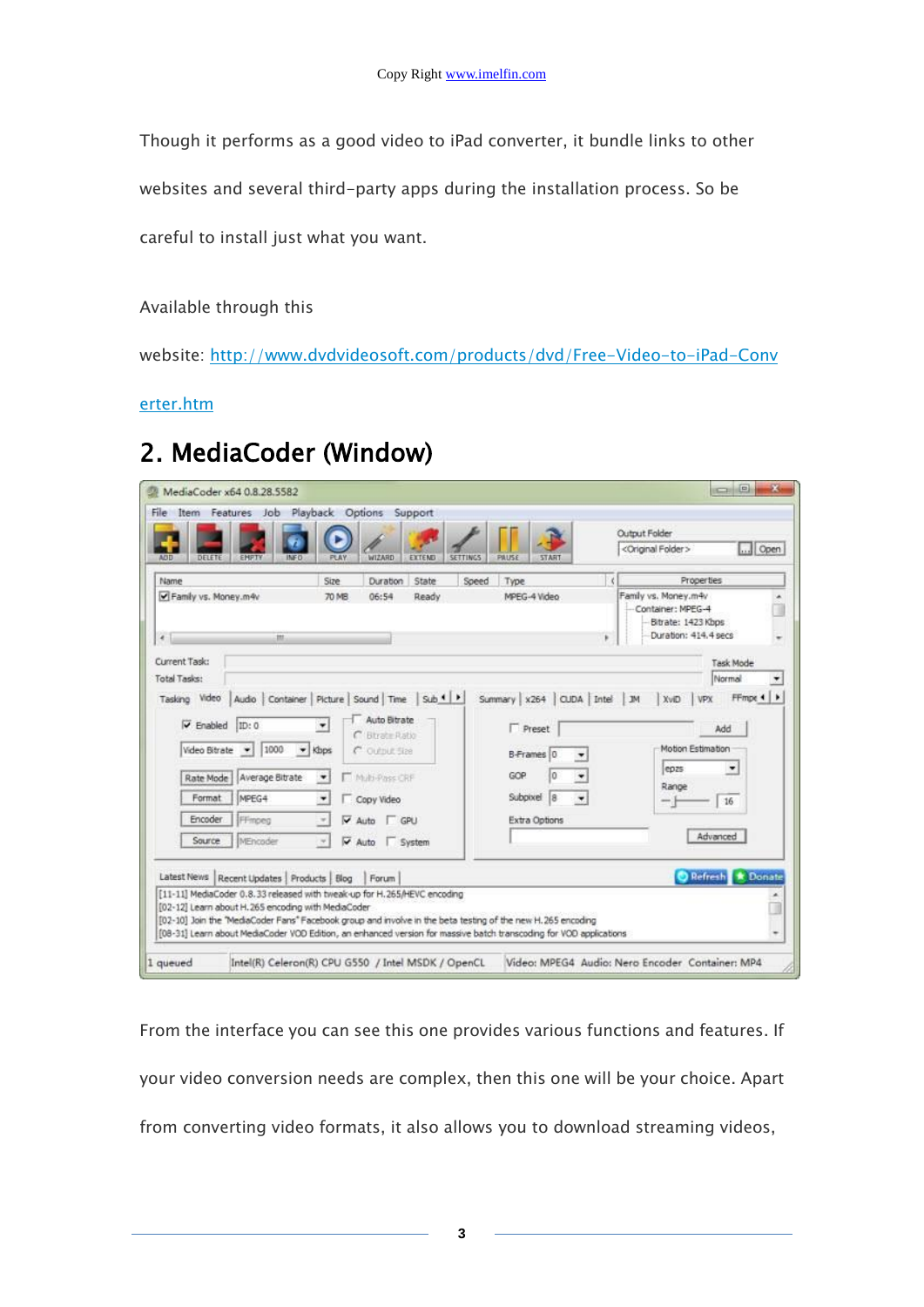connect to video capture devices and even read CDs and DVDs. Its editing options

are also amazing, allowing you to trim and crop your footage.

What I dislike about it: large file size about 35MB; complex interface which may be

a little difficult for you to use.

#### Available at

here: [http://www.afterdawn.com/software/audio\\_video/convert\\_video/mediacod](http://www.afterdawn.com/software/audio_video/convert_video/mediacoder_x64.cfm/v2011_r10_build_5211)

[er\\_x64.cfm/v2011\\_r10\\_build\\_5211](http://www.afterdawn.com/software/audio_video/convert_video/mediacoder_x64.cfm/v2011_r10_build_5211)

### 3. Video.online-convert (Mac & Window)

| Upload your video you want to convert to IPAD:<br>Family vs. Money.m4v                             |                  |            |        |  |  |  |  |  |  |
|----------------------------------------------------------------------------------------------------|------------------|------------|--------|--|--|--|--|--|--|
| Or enter URL of the file you want to convert to IPAD:                                              |                  |            |        |  |  |  |  |  |  |
|                                                                                                    |                  |            |        |  |  |  |  |  |  |
| (e.g. http://www.jpl.nasa.gov/videos/wise/20120608/wise20120608-1280.m4v)                          |                  |            |        |  |  |  |  |  |  |
| Or select a file from your cloud storage for a IPAD conversion:                                    |                  |            |        |  |  |  |  |  |  |
| Choose from Dropbox                                                                                |                  |            |        |  |  |  |  |  |  |
| Optional settings-                                                                                 |                  |            |        |  |  |  |  |  |  |
| Change screen size:<br>Œ                                                                           |                  | x          | pixels |  |  |  |  |  |  |
| Change video bitrate:<br>Œ                                                                         |                  | kbps       |        |  |  |  |  |  |  |
| Change frame rate:                                                                                 |                  | per second |        |  |  |  |  |  |  |
| Cut video:                                                                                         |                  | to         |        |  |  |  |  |  |  |
| (00:00:00)                                                                                         |                  |            |        |  |  |  |  |  |  |
| Rotate video:                                                                                      | no rotation<br>▼ |            |        |  |  |  |  |  |  |
| Mirror/flip video:                                                                                 | no change        | ▼          |        |  |  |  |  |  |  |
| by clicking you confirm that you understand and agree to<br>Convert file<br>our <del>terms</del> ) |                  |            |        |  |  |  |  |  |  |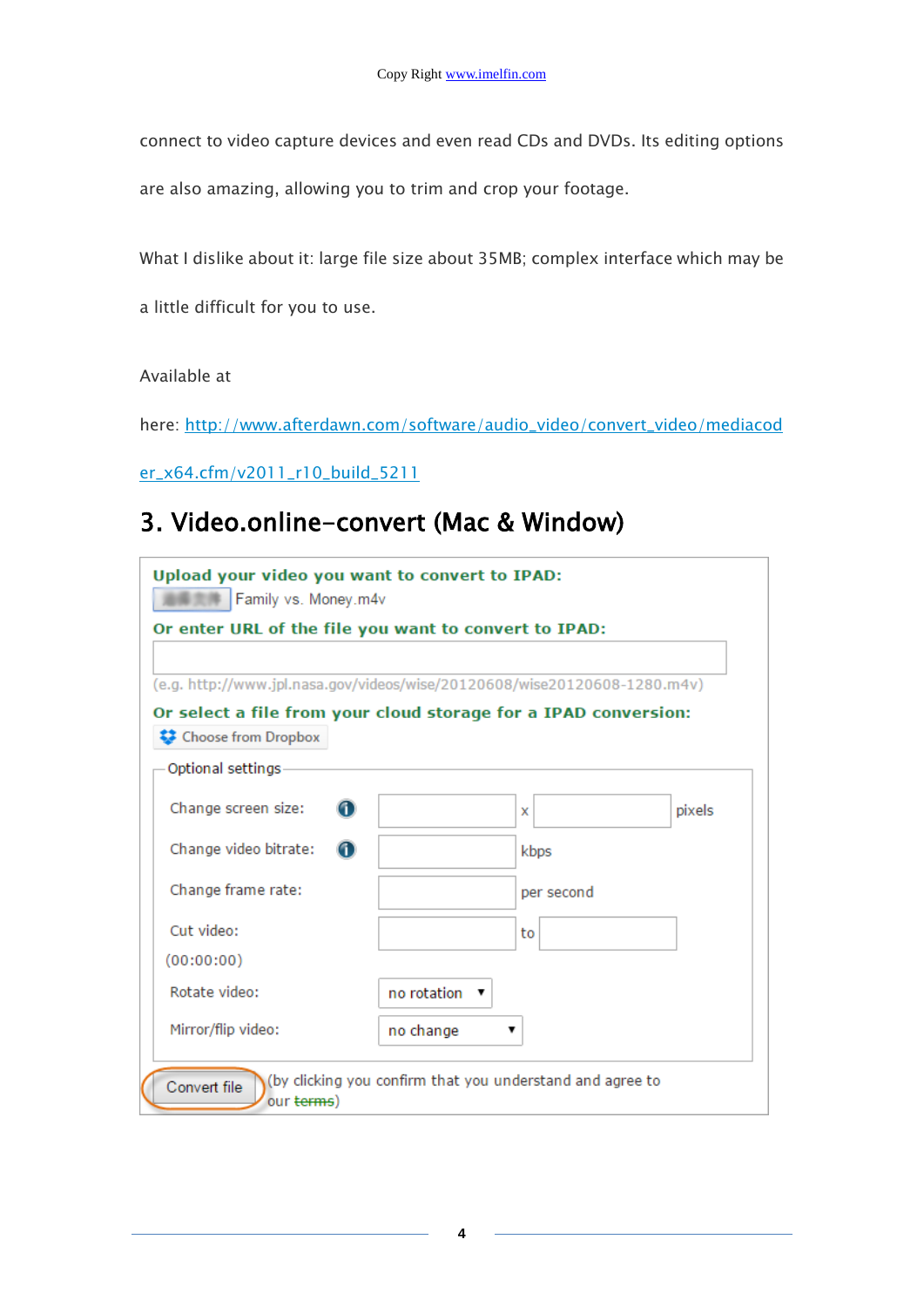You may find this one is online iPad video converter. You can go to this website <http://video.online-convert.com/convert-video-for-ipad> to have a look. Using this online video converter for iPad, you don't need to install any software. Just upload your video or enter URL of the file you want to convert to iPad. You can also change video bitrate, framerate and cut your videos. After everything is set, press "Convert file" button to start the conversion. When the conversion has been finished, a link will be provided for you to download your converted video files. Though it's convenient to use online tool, it may contain some risks for you must upload your video files online. Another weakness is that you can't select a specific iPad device as the output format.

# Professional video converter for iPad (Mac & Window)

The above-mentioned are all free video to iPad converter, but you can easily find each one owns some drawbacks. So this part I will introduce another professional iPad video converter for you. It's [imElfin Video Ultimate.](http://www.imelfin.com/video-ultimate.html)

**5**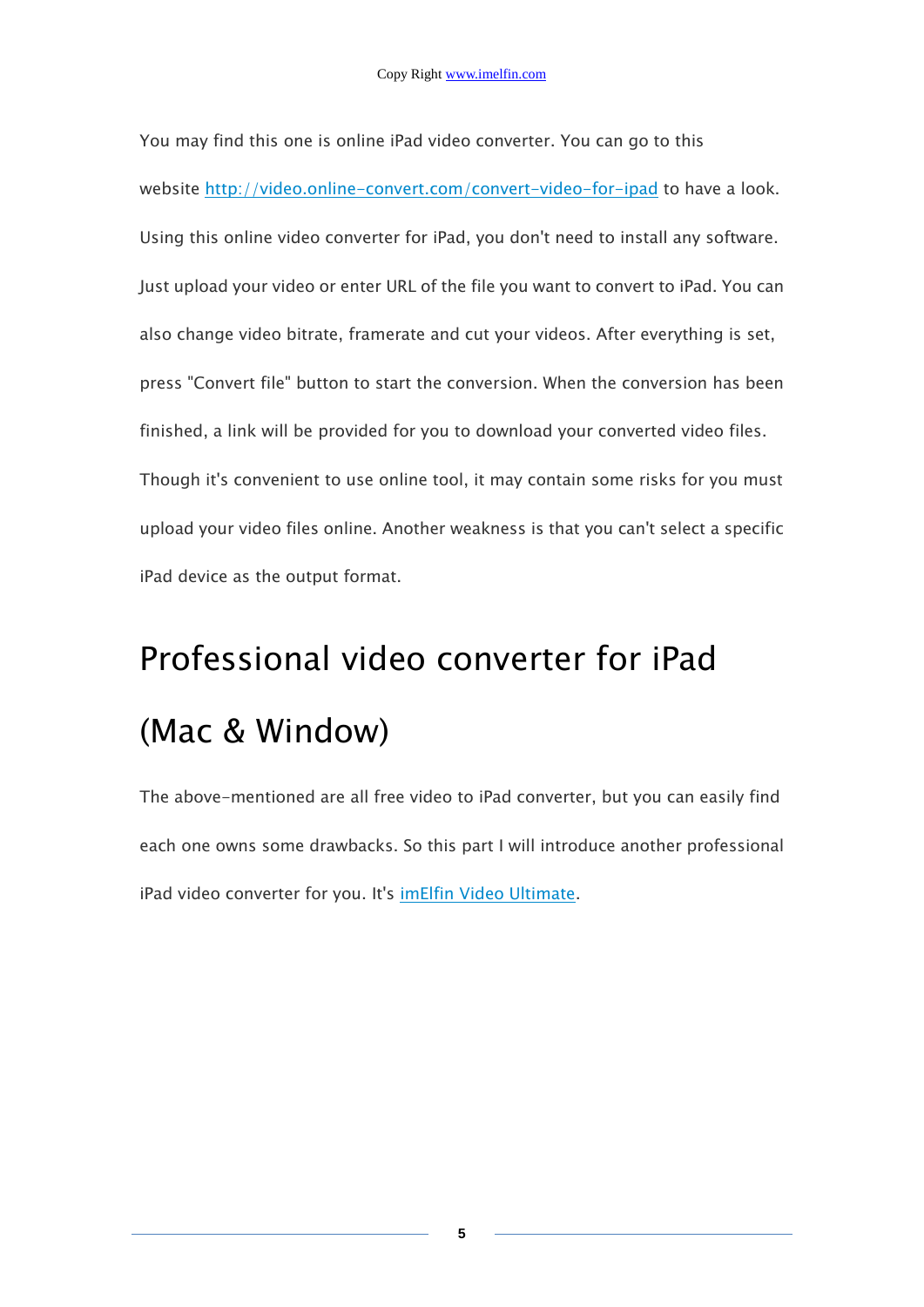#### Copy Right www.imelfin.com



With clean interface, you can easily add files and then choose a certain iPad device as the output format. Next is just to hit the big "convert" button to start the conversion. You can hit the "setting" icon right beside the "profile" row to preset the Bit Rate, Frame Rate and Aspect Ratio. Internal GPU acceleration makes it faster for you to convert video files in batch.

What's more, you may find it's an all-in-one tool which enables you to convert videos to nearly any format, even for DRMed videos and also can be regarded as a good torrent to iPad converter. Besides, you can apply it to burn videos to DVD, rip DVD from any video format, download and capture videos from YouTube, even converting 2D to 3D. Amazing editing features are also provided covering cropping, trimming, merging videos and adding external subtitles. You can download it with a free trial.